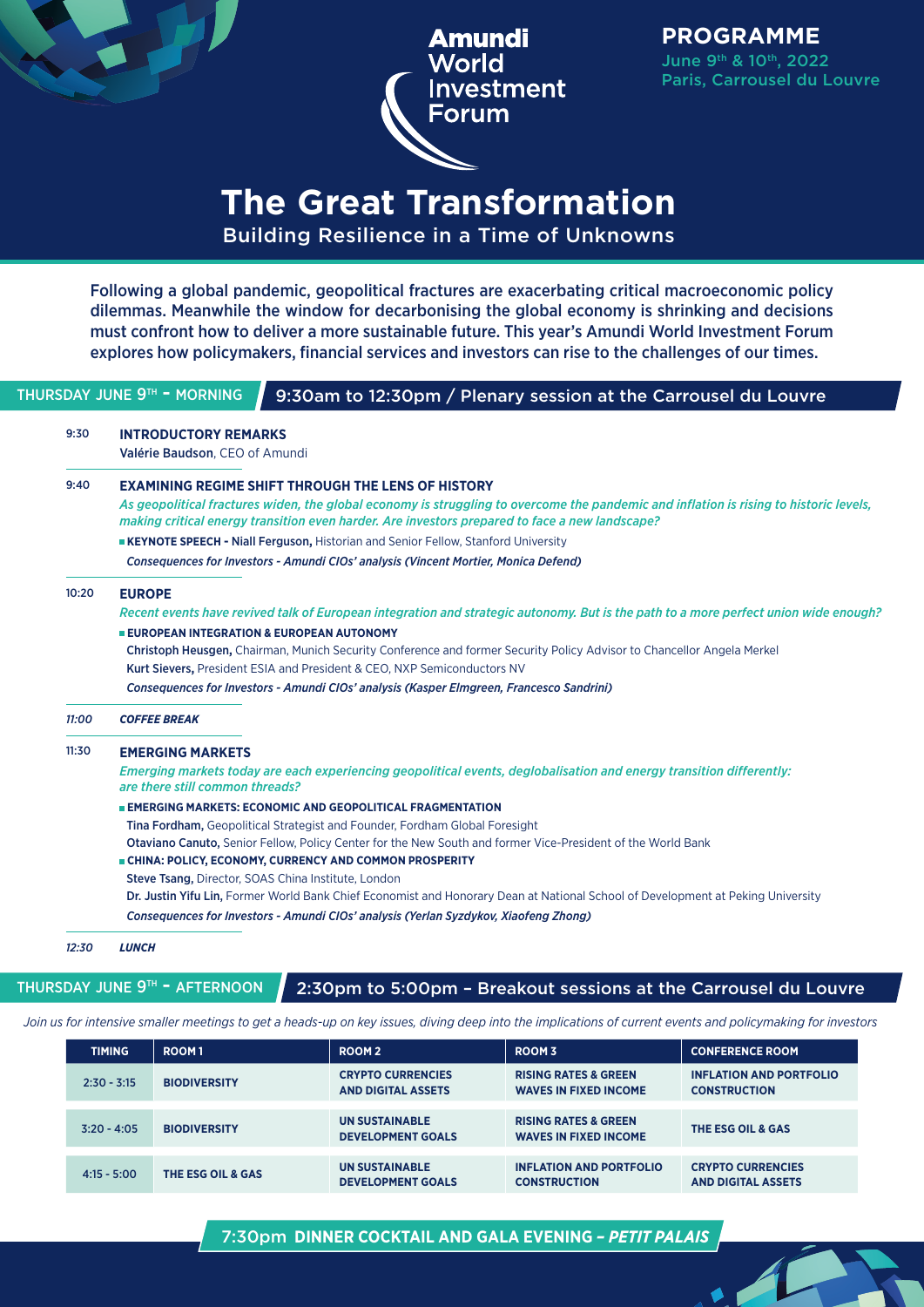

**PROGRAMME** June 9th & 10th, 2022 Paris, Carrousel du Louvre

 $\sqrt{2}$ 

## **The Great Transformation** Building Resilience in a Time of Unknowns

#### FRIDAY JUNE 10<sup>th</sup> - MORNING 9:00am to 1:00pm / Plenary session at the Carrousel du Louvre 9:00 **GLOBAL ECONOMIC POLICIES: DIVERGENGE OR DECOUPLING?**  *War in Ukraine has accelerated calls for decoupling launched by the Covid crisis, but also fuels divergent macro realities for the US, EU and China.* **BUDGET AND FISCAL POLICY TOGETHER WITH MONETARY POLICY IN THE FACE OF INFLATION AND WAR: WHAT ROOM TO MANOEUVRE?** Olivier Blanchard, Senior Fellow, Peterson Institute Pascal Blanqué, Chairman, Amundi Institute 9:30 **ENERGY TRANSITION** *Net zero is critical but will not come easily: how can markets & policy drive the transition while meeting the needs of individuals?*  **NET ZERO CONSEQUENCES: ECONOMIC AND FINANCIAL IMPACTS** Sylvie Goulard, Second Deputy Governor, Banque de France Mary Burce Warlick, Deputy Executive Director, International Energy Agency **WHAT IS NET ZERO? VIEW FROM COMPANY EXECUTIVES** Alberto De Paoli, CFO, Enel Spa Dr. Luiz Fernando do Amaral, CEO, Science Based Targets initiative Rolf Buch, CEO, Vonovia Jean-Jacques Barbéris, Head of Institutional and Corporate Clients Coverage and ESG, Amundi *Consequences for Investors - Amundi CIOs' analysis (Matteo Germano, Elodie Laugel, Amaury d'Orsay) 10:30 COFFEE BREAK* 11:00 **FINANCE 3.0** *How can finance step up to bring financial literacy and market accessibility to the legions of investors that digitalisation creates?*  **RETAIL INVESTORS' DECISION-MAKING PROCESS** Daniel Kahneman, 2002 Nobel Prize in Economics  **THE RISE OF INDIVIDUAL INVESTORS: DIGITALISATION AND DISINTERMEDIATION** Annamaria Lusardi, Professor of Economics and Accountancy, George Washington University Dinesh Khara, Chairman, State Bank of India *Consequences for Investors - Amundi CIOs' analysis (John O'Toole, Fannie Wurtz)* 12:00 **REMARKS BY SECRETARY HILLARY CLINTON** Hillary Rodham Clinton, former US Secretary of State Valérie Baudson, CEO of Amundi 12:40 **CONCLUDING REMARKS**  Yves Perrier, Chairman of Amundi *13:00 CLOSING LUNCH*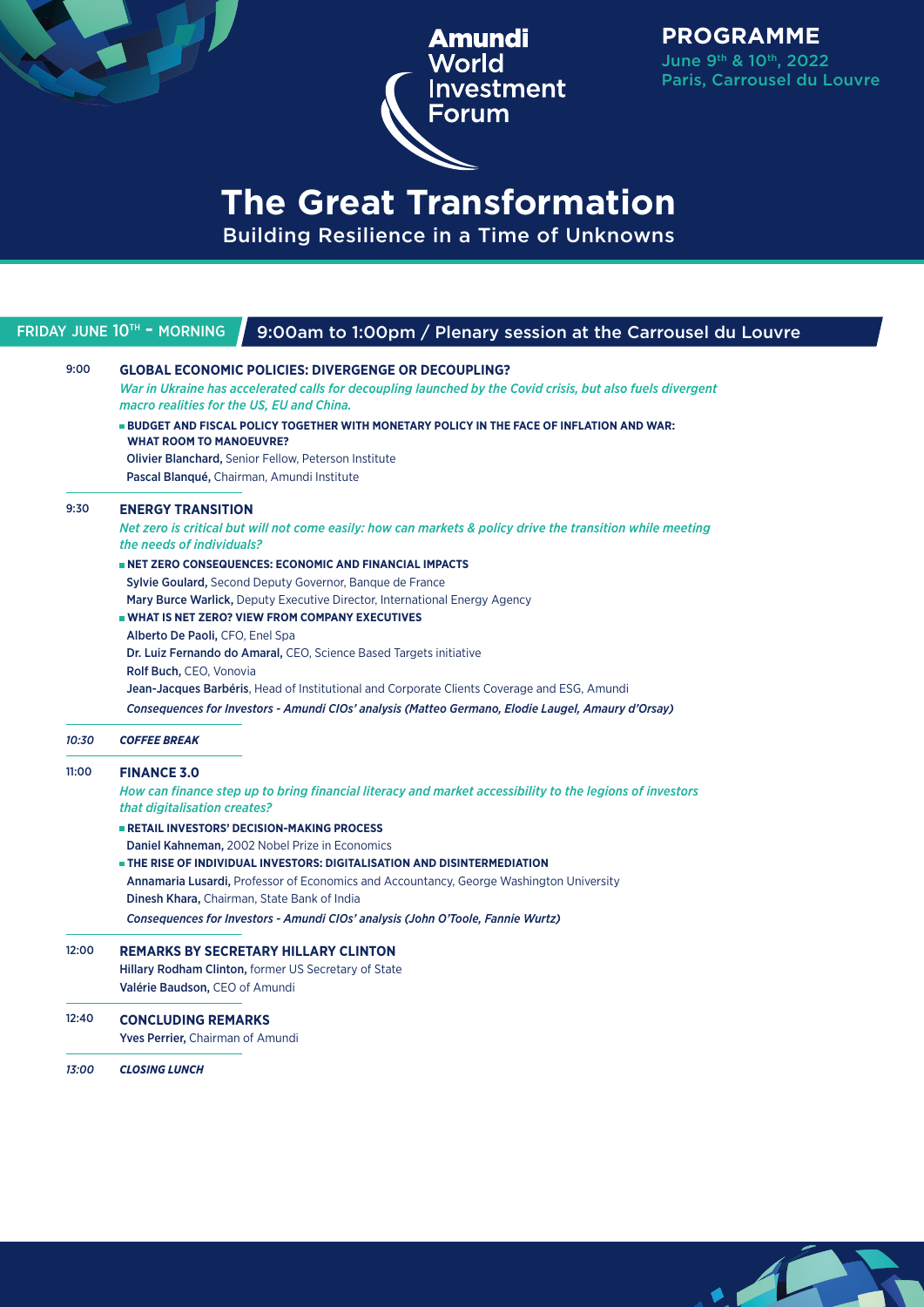

#### **USEFUL INFO** June 9th & 10th, 2022 Paris, Carrousel du Louvre

JE 1

**VENUE** Carrousel du Louvre 99 rue de Rivoli 75001 Paris

**GALA EVENING** Le Petit Palais Avenue Winston Churchill 75008 Paris

**ACCOMMODATION** The Westin Paris Vendôme 3 rue de Castiglione 75001 Paris

Intercontinental Paris le Grand 2 rue Scribe 75009 Paris

Hôtel Indigo 2 rue Edouard VII 75009 Paris

#### **EXPENSES INCLUDED**

Hotel accommodation for 2 nights: Wednesday June 8<sup>th</sup> & Thursday June 9<sup>th</sup>. Inc. breakfast Lunches: Thursday June 9<sup>th</sup> & Friday June 10<sup>th</sup> Dinner: Thursday June 9<sup>th</sup>

#### **EXPENSES EXCLUDED**

You will be responsible for all transportation costs, as well as personal expenditures.

#### **PARTICIPATION FEE FOR SPOUSES**

Spouses are welcome to join the Gala Dinner. A participation fee of €300 will be requested per accompanying guest for accommodation and will be charged to your hotel bill.